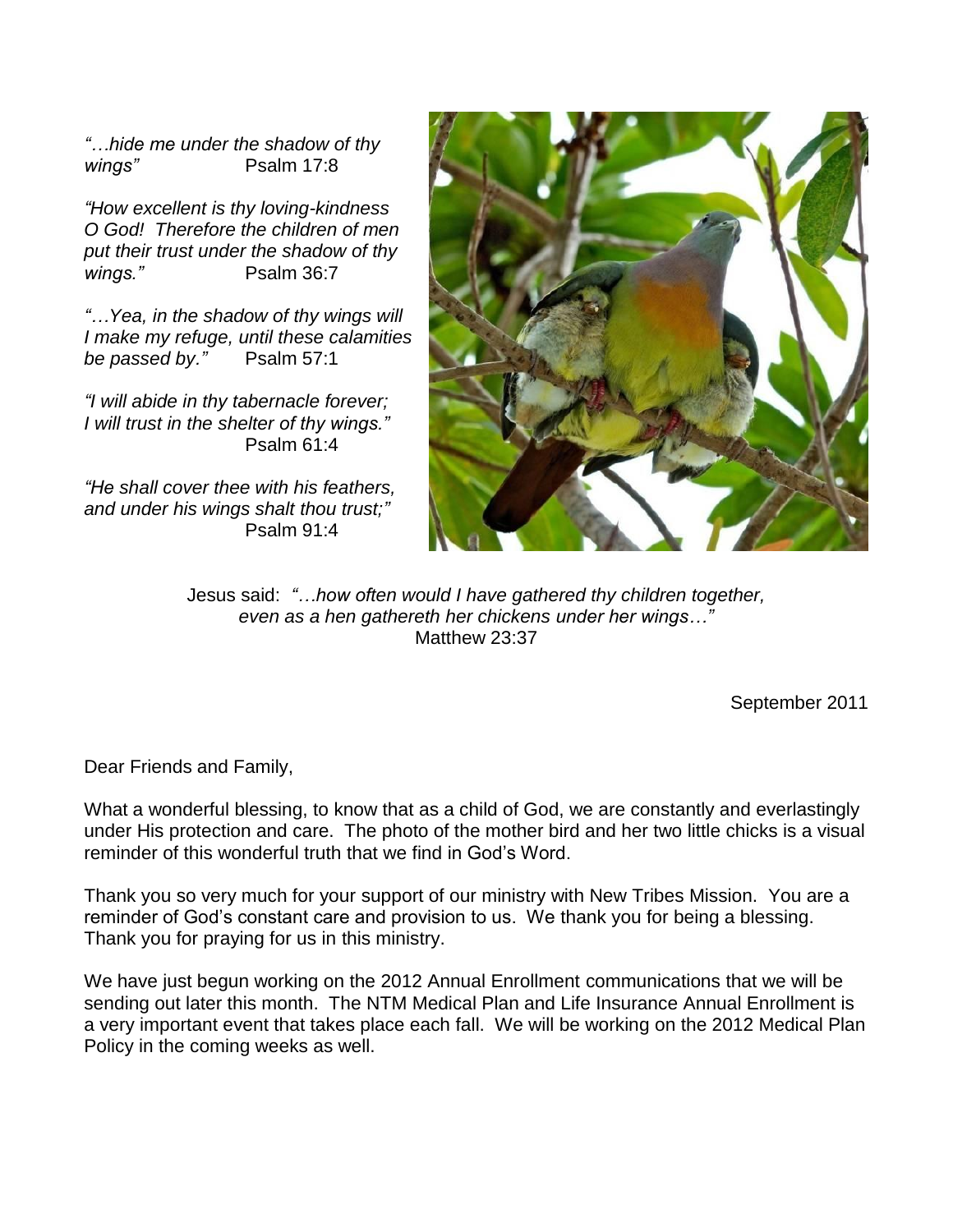- Page 2 -

Mom and Dad Hansen are doing well these days in the Rehab facility. Dad's physical therapy is soon coming to an end, and he has been making wonderful progress for which we are very thankful. The next step for them is to go into an assisted living facility south of Antigo, WI on September 22. We are praying that their adjustment to their new *home* will be a happy and healthy one.

In closing, thank you once again for your prayers and support of our ministry.

"Under His wings,"

*John & Linda McGhee*